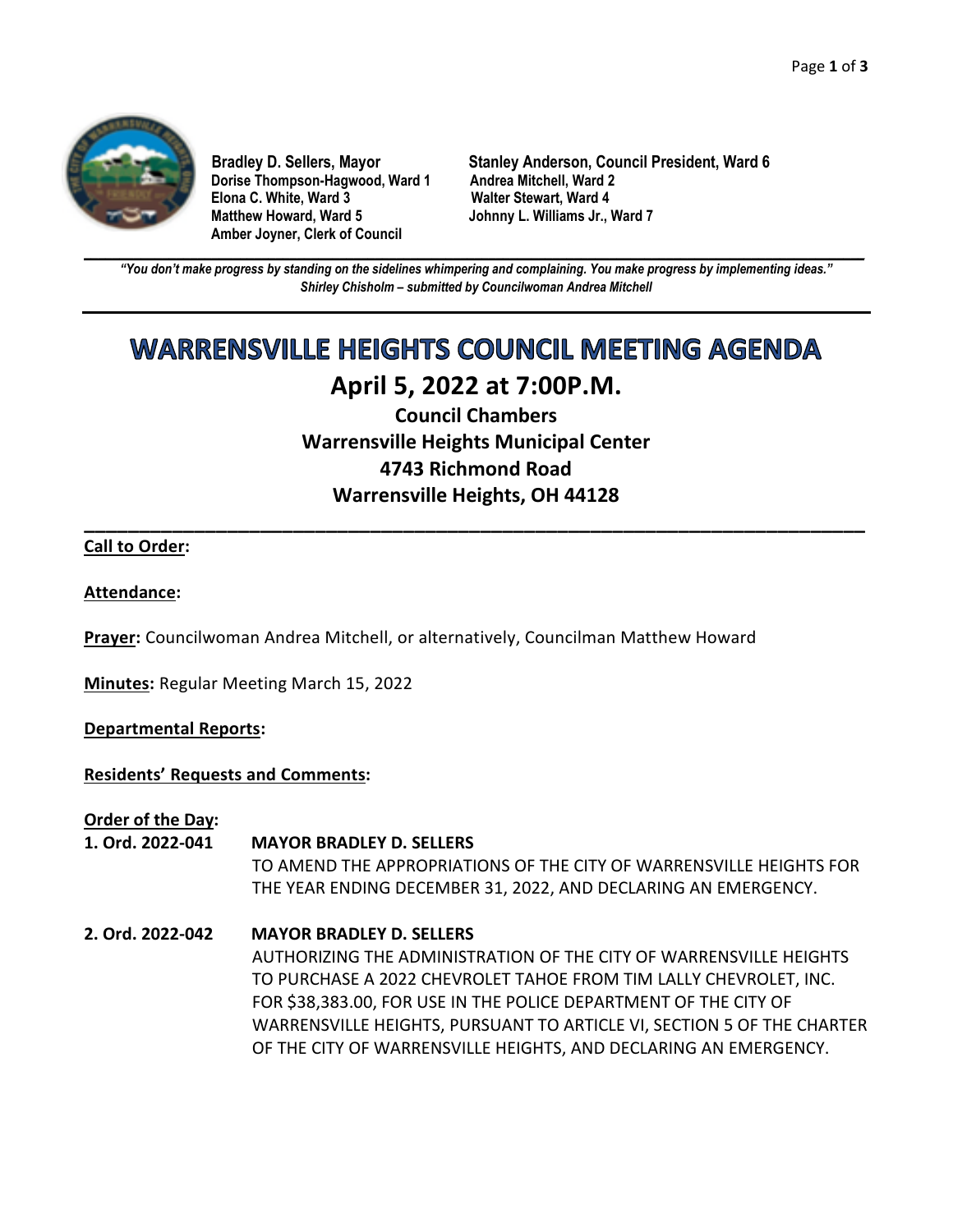**3. Ord. 2022-043 MAYOR BRADLEY D. SELLERS**  AUTHORIZING THE ADMINISTRATION OF THE CITY OF WARRENSVILLE HEIGHTS TO DISPOSE OF A 2014 DODGE RAM 1500 FROM THE POLICE DEPARTMENT OF THE CITY OF WARRENSVILLE HEIGHTS, AND DECLARING AN EMERGENCY.

**4. Ord. 2022-044 COUNCILMAN MATTHEW HOWARD (PLANNING COMMISSION CHAIR)**  ACCEPTING THE RECOMMENDATION OF THE PLANNING COMMISSION TO APPROVE THE APPLICATION OF MILES NORTH RANDALL LLC, REPRESENTING JEFFREY CLARK OF EASY SIGN HOLDINGS LLC, FOR THE INSTALLATION OF AN ILLUMINATED WALL SIGN FOR PIPELINE PACKAGING CORPORATION LOCATED AT 21201 MILES ROAD, WARRENSVILLE HEIGHTS, OHIO, 44128, PPN 762-25-018.

**5. Ord. 2022-045 MAYOR BRADLEY D. SELLERS**  ACCEPTING A CERTAIN BID FROM NORTHCOAST LAWNSCAPES FOR THE 2022 HIGH GRASS AND RELATED NUISANCE ABATEMENT SERVICES AND AUTHORIZING

**6. Ord. 2022-046 MAYOR BRADLEY D. SELLERS**  ACCEPTING A CERTAIN BID FROM BONNER MANAGEMENT GROUP LLC FOR THE 2022 HIGH GRASS AND RELATED NUISANCE ABATEMENT SERVICES AND AUTHORIZING THE MAYOR TO ENTER INTO A CONTRACT, AND DECLARING AN EMERGENCY.

THE MAYOR TO ENTER INTO A CONTRACT, AND DECLARING AN EMERGENCY.

# **7. Ord. 2022-047 MAYOR BRADLEY D. SELLERS**  AUTHORIZING THE MAYOR TO ENTER INTO AN AGREEMENT WITH LEXIS NEXIS TO PROVIDE COMPUTER ASSISTED LEGAL RESEARCH FOR THE LAW DEPARTMENT OF THE CITY FOR THE PERIOD OF MAY 1, 2022 THROUGH APRIL 30, 2024, AND DECLARING AN EMERGENCY.

**8. Res. 2022-020 MAYOR BRADLEY D. SELLERS**  AUTHORIZING THE MAYOR TO ENTER INTO A PARTICIPATION AGREEMENT WITH THE OHIO DEPARTMENT OF TRANSPORTATION (ODOT) FOR THE PURCHASE OF SODIUM CHLORIDE (ROCK SALT) THROUGH THE 2022 ODOT WINTER ROAD SALT CONTRACT, AND DECLARING AN EMERGENCY.

# **9. Res. 2022-021 MAYOR BRADLEY D. SELLERS**  AUTHORIZING THE ADMINISTRATION TO RE-ENERGIZE THE MAYOR'S EDUCATIONAL AWARDS TO BE ADMINISTERED THROUGH THE OFFICE OF COMMUNITY AND ECONOMIC DEVELOPMENT OF THE CITY OF WARRENSVILLE HEIGHTS IN ORDER TO OFFER \$2,000.00 SCHOLARSHIPS TO WARRENSVILLE HEIGHTS HIGH SCHOOL SENIORS THAT MEET ALL QUALIFYING CRITERIA.